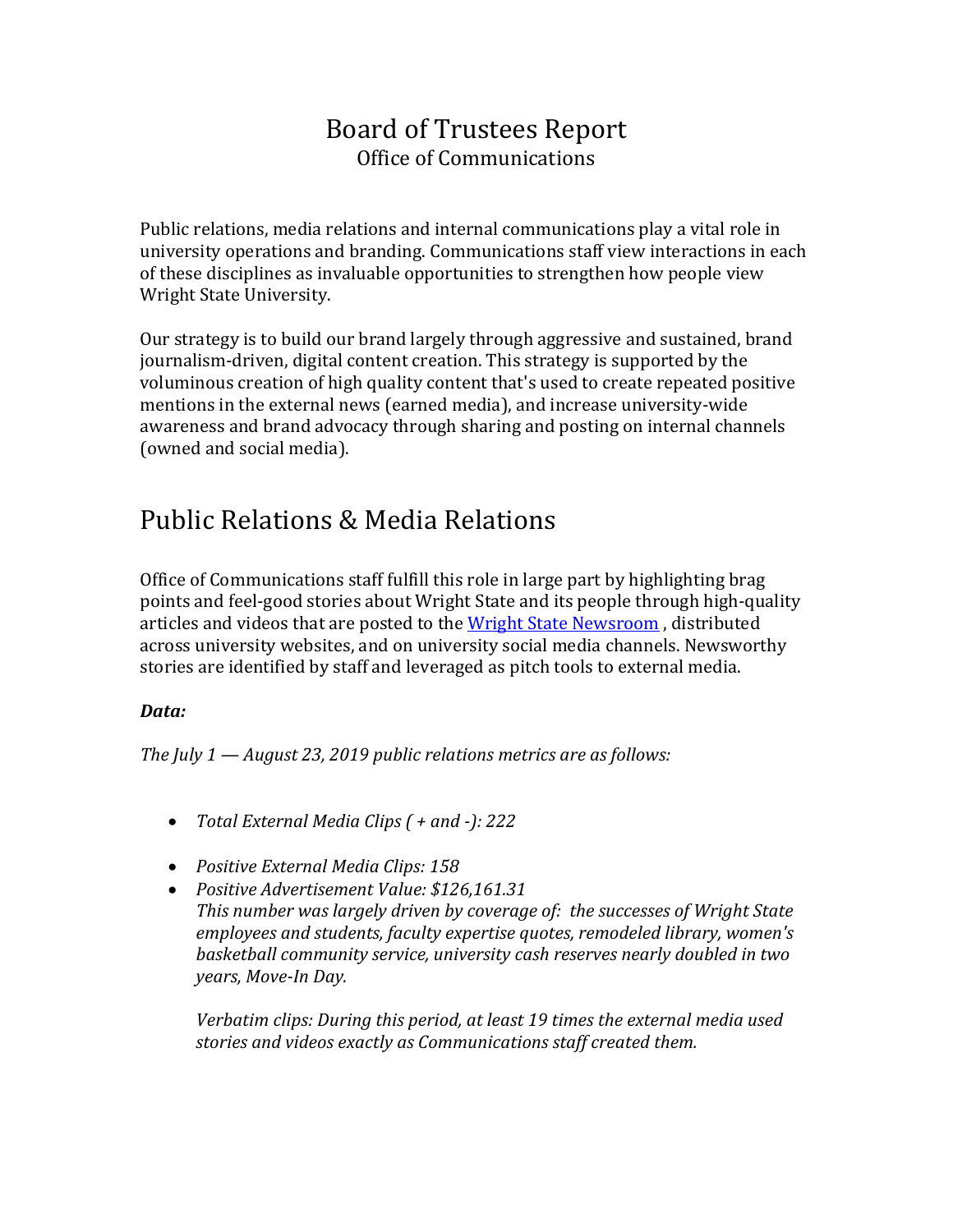- *Negative External Media Clips: 64*
- *Negative Advertisement Value: -\$79,445 This number was largely driven by: Coverage of state report saying Wright State violated the law with real estate entity, Lake Campus Dean change, enrollment projected to decline, tuition increase, first Move-In since the faculty union strike.*

*In addition to the metrics associated with general university operations, there was a significant spike in additional coverage mentioning the university and those students and former students victimized by the Oregon District shooting. That coverage was generally positive or neutral toward the university but is intentionally not accounted for in the metrics above.*

*Media clips: Defined as external news stories about Wright State (most often) or stories that mention Wright State.*

*Positive Advertisement value: External media coverage that results in positive exposure for Wright State's brand, the value of which is derived by the amount in dollars that Wright State would have had to pay to advertise in the same space or time that our clips were used in the news. (Provided by contracted vendor Vocus/Cision, TV Eyes.)*

*Negative Advertisement value: The inverse of Positive Advertisement value. External media coverage that is unquestionably negative for Wright State's brand, the value of which is derived by the amount in dollars that Wright State would have had to pay to advertise in the same space or time that our clips were used in the news. (Provided by contracted vendor Vocus/Cision, TV Eyes.)*

*Verbatim clips: Stories or videos written/produced by Communications staff that were printed or broadcast by external news sources exactly as they were created by our staff.*

# Communications (internal)

Communications staff members write, edit and post around 500 Newsroom stories each year that post to websites across campus. Stories are also shared through university social media channels. The office also distributes campus-wide email messages from the administration, crime warnings and emergency messages, among many others.